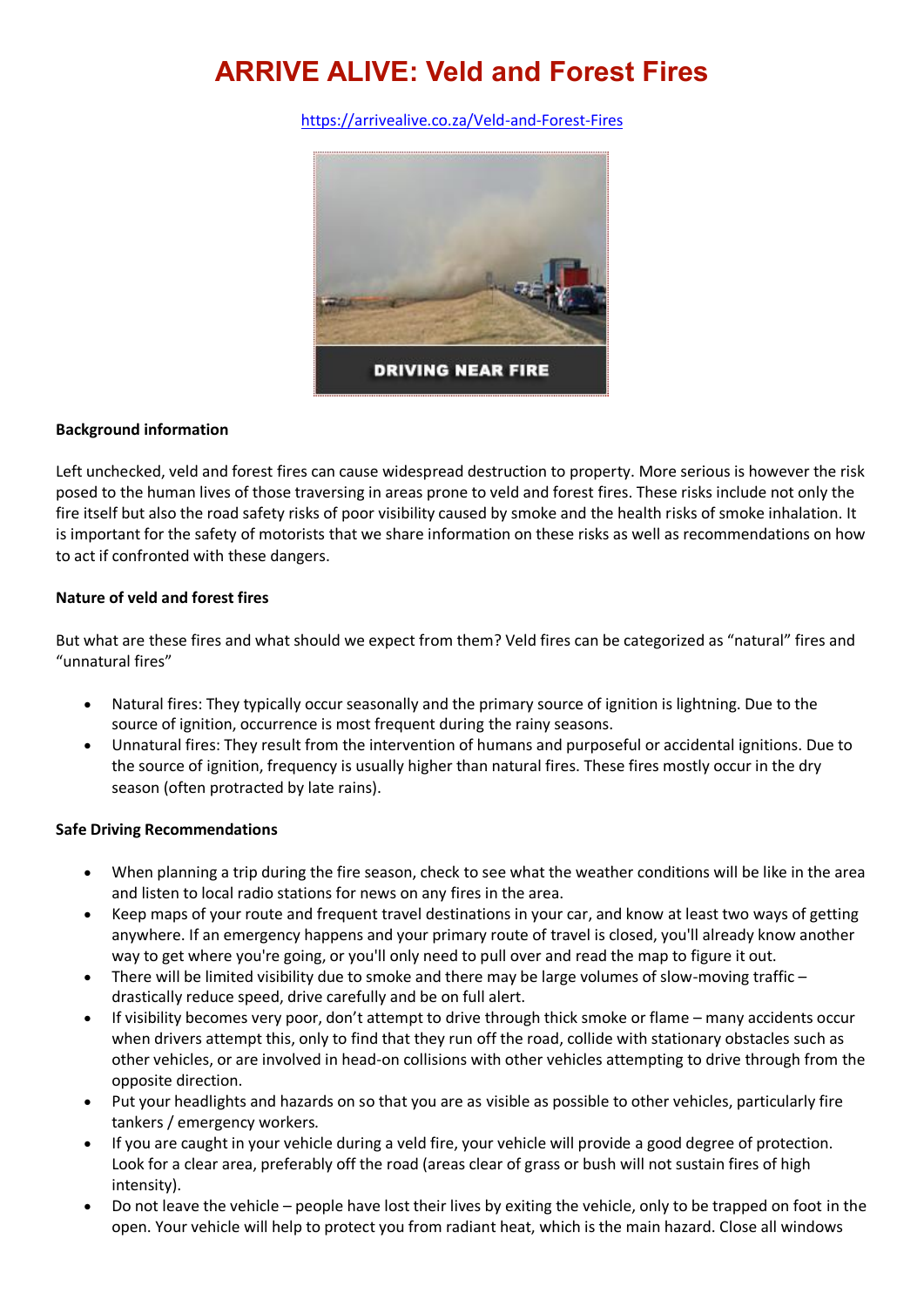and vents. Switch the ignition off, it is unlikely that the fuel tank will explode from the heat of a passing veld or grass fire.

- Stay in the vehicle, as low down as you can get, until the fire front has passed, then exit and inspect the vehicle for damage before proceeding.
- If you are in the veld, away from your vehicle, and you see that a fire has started, move from the fire immediately.
- Never ignore the fire, even if it seems far away it can quickly become large and engulf you! The most dangerous situation to be in is when a veld fire is moving up a steep slope, and you are above it with bush and grass between you and the fire. It is estimated that every 10% increase in the gradient of the slope doubles the rate of fire spread.
- If you feel threatened and you don't think you can outrun the fire, or if you are surrounded, then find a 'Safe Zone'.
- A 'Safe Zone' can be an area that has already been burnt, or is completely clear of any fuel that can burn, such as a wide road or an old homestead. The clear area should be as large as possible.
- Do not panic and run at the last minute!
- Remember that what will hurt you are the heat that the fire makes, and the lack of oxygen to breathe.
- Lie down on the ground, cover your head, breathe deeply before the smoke gets too close, and hold your breath when the fire passes over and around you. If you have blankets or extra clothing with you, try to cover any exposed parts of your body.

## **Respect and Awareness of Emergency Operations**

The police, traffic officials and fire fighters do their best to avert the dangers form veld fires and to protect the public and motorists from these dangers. They also control crowds near the emergency scenes and will provide the most convenient detour for traffic when roads are closed. It is important that motorists obey and pay close attention to these officials. The following should be kept in mind:

- Move over when you see flashing lights at the side of the road or the presence of emergency vehicles or fire engines!
- Try to stay at least 200 metres from the emergency vehicle.
- If an emergency exists ahead, it may be dangerous to the public to drive through the area.
- People who drive into an emergency scene may collide with a fire engine, or worse, a firefighter.
- Slow down when approaching an emergency scene
- Be patient and keep in mind that fire and emergency personnel did not create the emergency, they did not cause the accident and they did not start the fire
- Detouring traffic may cause everything to slow down, but it is better getting through slowly instead of getting stuck.



Fire at Schoemanskloof

## **Prevention and fire strategy**

Landowners and especially hospitality and tourism businesses operating in an area where wildfires are a reality should pay particular attention to the protection and safety of their guests and employees. The proper control and management of spreading wildfires involves an integrated approach requiring a well co-coordinated plan to achieve the necessary result.